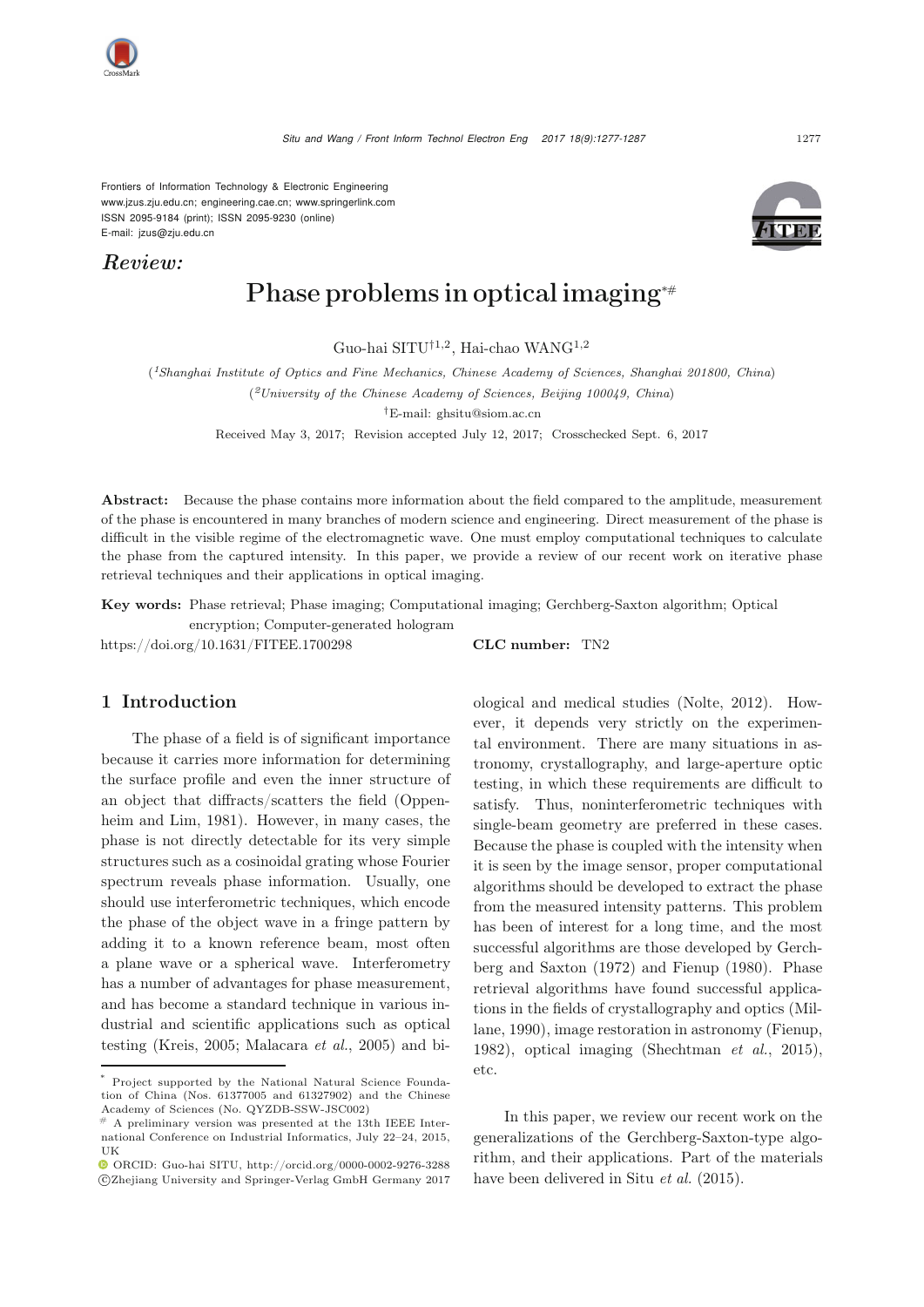# 2 Mathematical model of the phase problem

The problem of phase retrieval can be mathematically stated as follows [\(Fienup, 1982\)](#page-8-2): given the intensity measurement of a scattering or diffraction field,  $I(\mathbf{p}) = |F(\mathbf{p})|^2$  and/or some a priori knowledge about the object  $f(\mathbf{r}) = |f(\mathbf{r})| \exp[i\phi(\mathbf{r})]$ , retrieve the missing phase component,  $\exp[j\psi(\boldsymbol{p})]$ , of the field, so that the following relation holds:

<span id="page-1-0"></span>
$$
|F(\mathbf{p})| \exp[\mathrm{j}\psi(\mathbf{p})] = \mathscr{F}\{f(\mathbf{r})\}
$$

$$
= \iint_{-\infty}^{\infty} f(\mathbf{r}) \exp[-\mathrm{j}2\pi \mathbf{r} \cdot \mathbf{p}] d\mathbf{r},
$$
(1)

where  $\mathbf{r} = (x, y)$  and  $\mathbf{p} = (u, v)$  are the coordinates in the object and the recording plane, respectively, and the operator  $\mathscr{F}$  represents the Fourier transform. One should note that  $\mathscr F$  can be replaced by a linear canonical transform [\(Healy](#page-9-7) *et al.*, [2016](#page-9-7)) in many applications.

Before we proceed to discuss the algorithms, we need to talk about the a priori knowledge about the object that is assumed to be known. In many practical applications, we always have some information about the object. For instance, in the case of the phase-only diffractive optical element design, the amplitude of the illumination beam is known, which means  $|f(\mathbf{r})|$  is constant. In image restoration,  $f(\mathbf{r})$ is positive and real, which means that  $\phi(\mathbf{r})=0$ . So, the assumption that we have a priori information is practically reasonable.

The reconstruction of  $f(r)$  from its Fourier magnitude  $|F(\boldsymbol{p})|$  alone generally has a multitude of solutions. This is most easily seen by noting that  $f(\mathbf{r})$ ,  $f(\mathbf{r} + \mathbf{r}_0) \exp[i\phi_0]$ , and  $f^*(-\mathbf{r} + \mathbf{r}_1) \exp[i\phi_1]$ have the same Fourier magnitude  $|F(\boldsymbol{p})|$ , where  $r_0$ ,  $r_1$ ,  $\phi_0$ , and  $\phi_1$  are real constants and the symbol ' <sup>∗</sup>' denotes the complex conjugate, although these trivial ambiguities are usually of little practical significance. One can also associate an arbitrary phase  $\psi(\mathbf{p})$  with  $|F(\mathbf{p})|$  and yield an image that can be quite different from the ground-truth  $f(r)$ . However, in practical physical systems, there are constraints on  $f(\mathbf{r})$ . The association of an arbitrary phase function to  $|F(\mathbf{p})|$  will yield an image that violates these constraints. For one-dimensional (1D) signals, it has shown that uniqueness does not exist [\(Walther](#page-10-0), [1963](#page-10-0); [Millane, 1990](#page-9-4)). However, the uniqueness of the phase problem in a two-dimensional (2D) space

for real and positive images has been investigated by many researchers [\(Bruck and Sodin, 1979;](#page-8-3) [Hayes,](#page-9-8) [1982](#page-9-8); [Bates](#page-8-4), [1984](#page-8-4); [Izraelevitz and Lim](#page-9-9), [1987\)](#page-9-9). They have shown that, usually, a real d-dimensional signal  $(d \geq 2)$  with the finite support N can be uniquely characterized by the magnitude of its continuous Fourier transform, up to the trivial ambiguities. Furthermore, the magnitude of the oversampled Mpoint discrete Fourier transform (DFT) sequence of the signal, with  $M \geq 2N - 1$  (the inequality holds in every dimension), is sufficient to guarantee the uniqueness.

# 3 Phase retrieval as an optimization problem

An alternative approach is to treat the phase retrieval as an optimization problem. In this way, one does not attempt to solve Eq. [\(1\)](#page-1-0) directly for the analytic solutions, but to seek feasible ones that can minimize the error between the measured and the retrieved data. It has been demonstrated that this approach is more practical in terms of computation cost. The general phase retrieval problem can be formulated as follows [\(Levi and Stark, 1984](#page-9-10)):

$$
\underset{\psi}{\arg\min} \parallel |\mathscr{F}^{-1}\{|F(\boldsymbol{p})| \exp[j\psi(\boldsymbol{p})]\}| - |f(\boldsymbol{r})| \parallel, (2)
$$

where  $\|\cdot\|$  is the norm. [Gerchberg and Saxton](#page-8-0) [\(1972](#page-8-0)) found a practical solution to this problem when they studied the aberration in electronic microscopy.

## 3.1 Gerchberg-Saxton algorithm

The routine of the Gerchberg-Saxton algorithm is shown in Fig. [1.](#page-2-0) Each iteration consists of one forward and one backward Fourier transforms, with the corresponding constraints imposed in the Fourier plane and the real plane, respectively. In the case where only the Fourier magnitude is known, one should make some changes to the retrieved image,  $|f_k(\mathbf{r})|$ , in each iteration, to make it satisfy the a priori constraints in the real space (i.e., the image has finite support, is square integrable and nonnegative, etc.). [Fienup](#page-8-2) [\(1982](#page-8-2)) has shown that the Gerchberg-Saxton (error-reduced) algorithm 'converges' in the weak sense that the square error cannot increase with an increasing number of iterations.

In this case, the Gerchberg-Saxton algorithm can be formulated as a series of alternative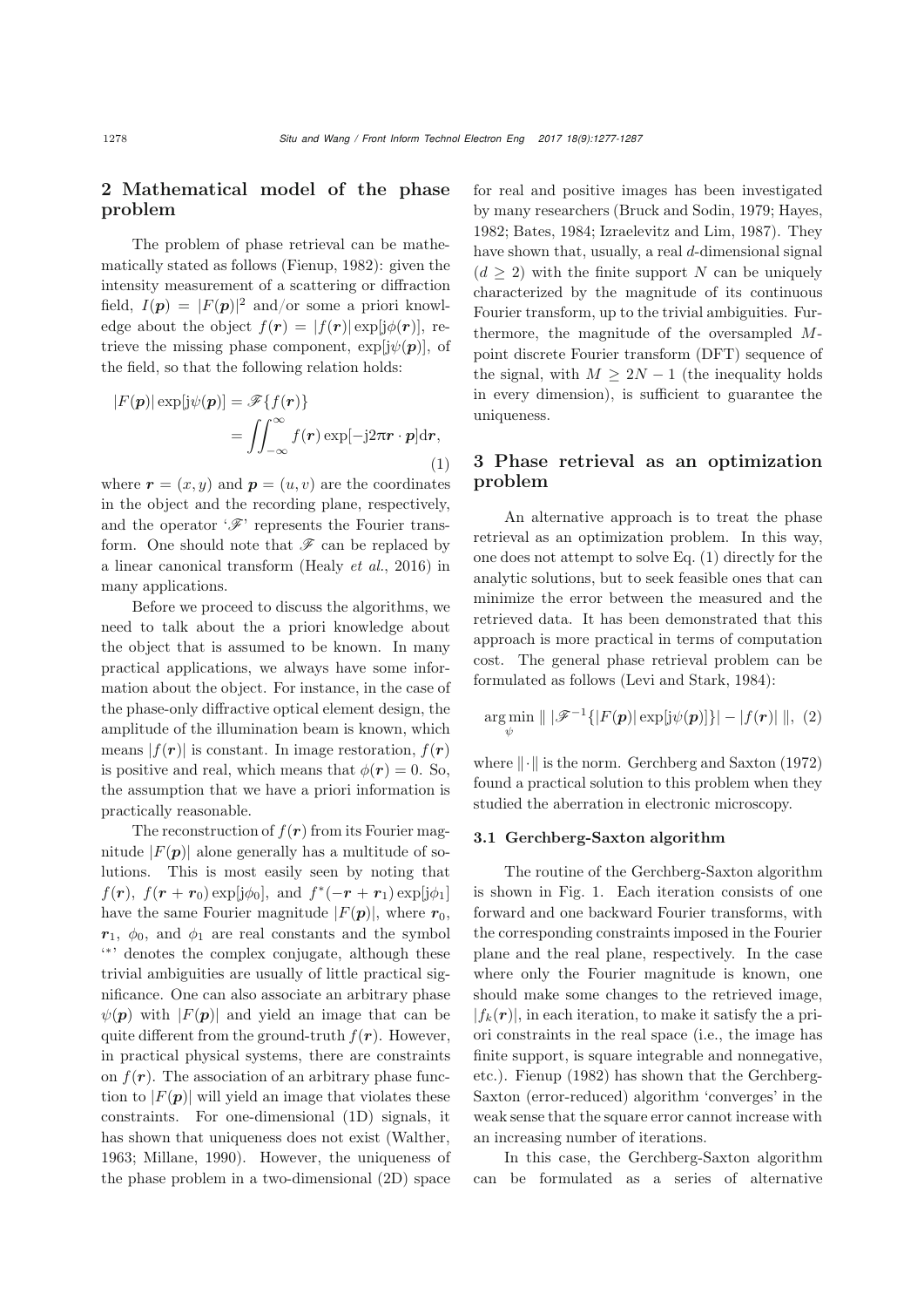projections onto the constraint (nonconvex) sets that are defined by the measured data in the Fourier plane and the a priori knowledge in the real plane, respectively [\(Levi and Stark](#page-9-10), [1984;](#page-9-10) [Bauschke](#page-8-5) *et al.*, [2002;](#page-8-5) [Marchesini](#page-9-11) *et al.*, [2007\)](#page-9-11):

$$
f_{k+1} = \mathcal{P}_1 \mathcal{P}_2 f_k, \tag{3}
$$

where  $P_1$  is the projection operator onto the constraint set in the real space,  $\mathcal{P}_2$  is that in the Fourier space, and  $f_k$  is the image retrieved at the kth iteration. For the closed set, the projection  $g \equiv \mathcal{P} f$  of f onto the set C is defined as

$$
\parallel g - f \parallel = \underset{y}{\arg \min} \parallel y - f \parallel, \ \forall g, y \in \mathsf{C}.\tag{4}
$$

According to the definition, the set in the real plane can be expressed as

$$
C_1 = \{ g(\mathbf{r}) : g(\mathbf{r}) = 0, \ \forall |\mathbf{r}| \notin A \}, \tag{5}
$$

if the finite support (defined as set A) constraint is applied. Similarly, the set in the Fourier plane is written as

<span id="page-2-3"></span>
$$
C_2 = \{g(\mathbf{r}) \leftrightarrow G(\mathbf{p}) : \ |G(\mathbf{r})| = |F(\mathbf{p})|, \ \forall \mathbf{p}\}, \quad (6)
$$

where  $F$  is the measured Fourier magnitude. One can easily prove that  $C_1$  is convex whereas  $C_2$  is not. Given the above definition, the projection operators  $\mathcal{P}_1$  and  $\mathcal{P}_2$  are then given by

<span id="page-2-2"></span>
$$
\mathcal{P}_1 g(\mathbf{r}) = \begin{cases} g(\mathbf{r}), & |\mathbf{r}| \in \mathsf{A}, \\ 0, & |\mathbf{r}| \notin \mathsf{A}, \end{cases} \tag{7}
$$

and

$$
\mathcal{P}_2 g(\mathbf{r}) \leftrightarrow F(\mathbf{p}) \exp[j\varphi(\mathbf{p})],\tag{8}
$$

where  $\varphi(\mathbf{p})$  is the phase of  $G(\mathbf{p})$ . One should be aware of the fact that the definitions of the projections and the sets are dependent on the types of constraints that are known. When another type of a priori information is known, the projection operator  $\mathcal{P}_1$  and the set  $C_1$  should be redefined accordingly.

As a nonconvex optimization algorithm, the Gerchberg-Saxton algorithm is strongly dependent on the initial guess. It is known that random initialization [usually](#page-8-6) [leads](#page-8-6) [to](#page-8-6) [stagnation](#page-8-6) [\(](#page-8-6)Fienup and Wackerman, [1986\)](#page-8-6). Fig. [2](#page-2-1) schematically depicts a typical scenario of how the initial guess leads to stagnation. With the initialization  $f_0$ , the algorithm alternative projects the function between a convex set

 $C_1$  and a nonconvex set  $C_2$ , until it is stuck at the local minimum  $T$ , whereas the ground-truth solutions fall in the area  $C_1 \cap C_2$ . The algorithm in this case cannot reach the global solution. Three different modes of stagnation [\(Fienup and Wackerman,](#page-8-6) [1986](#page-8-6); [Guizar-Sicairos and Fienup, 2012\)](#page-9-12) have been studied. They are characterized by twin images, stripes superimposed on the image, and the truncation of the image by the support constraint. Fienup and co-workers have provided methods to overcome them. For the typical applications in the design of diffractive optics, [Wyrowski and Bryngdahl](#page-10-1) [\(1988](#page-10-1)) noticed that this problem arises from the singularities in the phase, and proposed an alternative but effective method to avoid stagnation. Their method is to synthesize an iterative phase after a few initial guesses. However, as shown in Fig. [2,](#page-2-1) an effective method should have a way to jump out of the local minimum. In the following subsection, we will show that Fienup's hybrid input-output (HIO) algorithm provides such a mechanism.



<span id="page-2-0"></span>Fig. 1 Block diagram of the Gerchberg-Saxton algorithm [\(Gerchberg and Saxton](#page-8-0), [1972\)](#page-8-0) (FT: Fourier transform; IFT: inverse Fourier transform)



<span id="page-2-1"></span>Fig. 2 Illustration of stagnation of the Gerchberg-Saxton algorithm where  $C_1$  is convex and  $C_2$  is nonconvex: starting from point  $f_0$ , sequence  ${f_n}$  converges to a trap point  $T$ , a local minimum, whereas the true solution must belong to  $\mathsf{C}_1 \cap \mathsf{C}_2$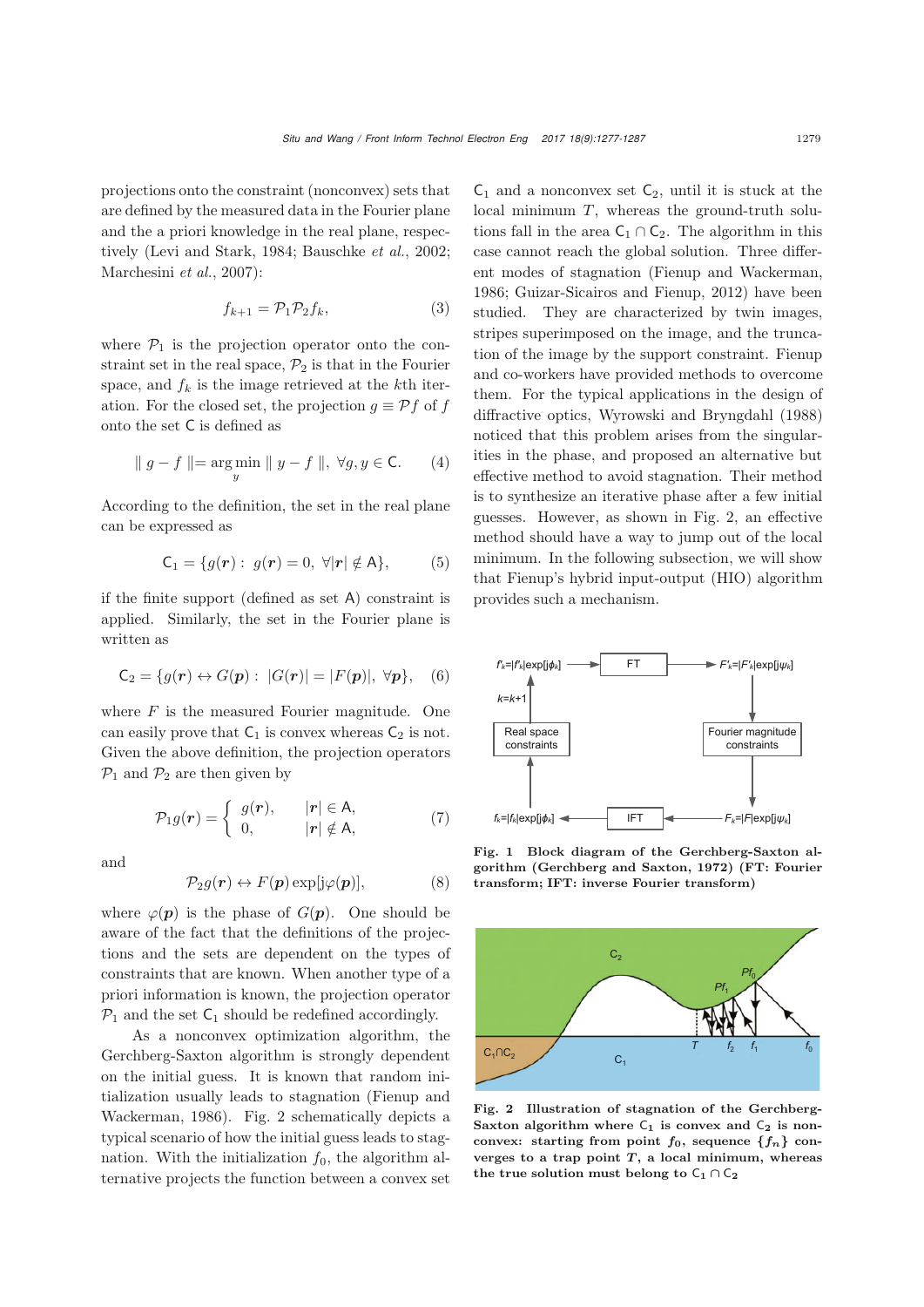#### 3.2 Fienup's hybrid input-output algorithm

Fineup's HIO algorithm [\(Fienup](#page-8-2), [1982\)](#page-8-2) is one of the most powerful algorithms that have been proposed so far to solve practical phase-retrieval problems. The HIO algorithm has a significant improvement by introducing relaxation in the real plane constraint. That is, instead of Eq. [\(7\)](#page-2-2), the update of the retrieved image is now written as

$$
g_{k+1}(\mathbf{r}) = \begin{cases} g'_k(\mathbf{r}), & \mathbf{r} \notin \mathsf{S}, \\ g_k(\mathbf{r}) - \beta g'_k(\mathbf{r}), & \mathbf{r} \in \mathsf{S}, \end{cases}
$$
(9)

where  $\beta$  is a constant feedback parameter and S is the set of points at which  $g'_k$  violates the real plane constraints. The value of  $\beta$  is usually set between 0.5 and 1 in most cases.

Interestingly, the rigorous theory for the HIO algorithm is still an open problem, although much effort has been made [\(Bauschke](#page-8-5) *et al.*, [2002\)](#page-8-5). The HIO algorithm is also sensitive to the accuracy of the a priori knowledge about the object. Nevertheless, it promises to find the global solution with noisefree data. In practical applications, however, noise always exists in the captured data. One may prefer to combine the HIO algorithm and the Gerchberg-Saxton (or error-reduced) algorithm [\(Fienup](#page-8-2), [1982;](#page-8-2) [Situ and Yan](#page-9-13), [2010\)](#page-9-13) for better performance.

Using the language of projection-based optimization theory, the HIO algorithm can now be written as follows [\(Levi and Stark, 1984](#page-9-10)):

$$
f_{k+1} = \mathcal{P}_2 \mathcal{T}_1 f_k, \tag{10}
$$

where

$$
\mathcal{T}_1 = \mathcal{I} + \lambda_1 (\mathcal{P}_1 - \mathcal{I}), \tag{11}
$$

where  $\mathcal I$  is the identity operator and  $\lambda_1$  a constant called the relaxation parameter. Specifically, the definiti[on](#page-9-11) [of](#page-9-11) [the](#page-9-11) [projection](#page-9-11) [operator](#page-9-11)  $\mathcal{T}_1$  is (Marchesini *et al.*, [2007\)](#page-9-11)

$$
\mathcal{T}_1 g(\mathbf{r}) = \begin{cases} \mathcal{P}_1 g(\mathbf{r}), & \mathbf{r} \in \mathsf{S}, \\ (\mathcal{I} - \beta \mathcal{P}_1) g(\mathbf{r}), & \text{otherwise.} \end{cases} (12)
$$

## 4 Generalizations and applications

After a brief review of the two most fundamental phase retrieval algorithms, in this section we will report our recent work on the generalizations and their applications in computer-generated hologram, optical encryption, and computational imaging.

#### 4.1 Hybrid phase retrieval algorithm

The Gerchberg-Saxton algorithm has been widely adopted for tasks such as the design of diffractive optical elements (DOEs) and the calculation of computer-gene[rated](#page-10-1) [holograms](#page-10-1) [\(CGHs\)](#page-10-1) [\(](#page-10-1)Wyrowski and Bryngdahl, [1988](#page-10-1); [Buckley, 2011](#page-8-7)). In these circumstances, the magnitude of the object function  $f(\mathbf{r})$  is expected to be constant within the entire signal window because the DOE or CGH is usually a phase-only function. The task here can be formulated as

$$
\underset{\varphi}{\arg\min} \parallel |F(\boldsymbol{p})| - |\mathscr{F}\{\exp[j\varphi(\boldsymbol{r})]\}| \parallel, \qquad (13)
$$

where  $F$  is the desired image to be obtained in the Fourier plane. As aforementioned, the Gerchberg-Saxton algorithm usually converges in a weak sense. To improve the convergence, we recently proposed a hybrid algorithm by combining the Gerchberg-Saxton algorithm with the strategy of gradient decent and weighting [\(Wang](#page-10-2) *et al.*, [2017](#page-10-2)). The block diagram of our algorithm is schematically shown in Fig. [3.](#page-4-0)

Now let us describe our algorithm in detail. In each iteration, the amplitude obtained in the image plane,  $f_k(\mathbf{r}) = |f_k(\mathbf{r})| \exp[i\phi_k(\mathbf{r})]$ , is modified in the following way: in addition to the replacement of  $|f_k(r)|$  by  $|f(r)| = 1$  within the signal window, gradient decent is applied to modify the phase as

$$
\varphi_{k+1}(\boldsymbol{r}) = \phi_k(\boldsymbol{r}) + \alpha_k h_k(\boldsymbol{r}), \qquad (14)
$$

where  $|h_k(\mathbf{r})|$  is the direction of the gradient defined as  $\nabla f_k(\mathbf{r})$ , which is actually proportional to the difference between the phases obtained at the current iteration and the most recent one:

$$
h_k(\mathbf{r}) = \phi_k(\mathbf{r}) - \phi_{k-1}(\mathbf{r}), \tag{15}
$$

and  $\alpha_k$  is an acceleration coefficient defined as

$$
\alpha_k = \frac{\sum t_k(\mathbf{r})t_{k-1}(\mathbf{r})}{\sum t_{k-1}(\mathbf{r})t_{k-1}(\mathbf{r})},\tag{16}
$$

where

$$
t_k(\mathbf{r}) = \phi_k(\mathbf{r}) - \varphi_k(\mathbf{r}). \tag{17}
$$

Then the resulting phase  $\varphi_{k+1}(\mathbf{r})$  is used as the input  $g_k(\mathbf{r}) = |f(\mathbf{r})| \exp[i\varphi_{k+1}(\mathbf{r})]$  for the next iteration.

In the Fourier plane, the constraint set defined by Eq. [\(6\)](#page-2-3) can be used until the error is stable. At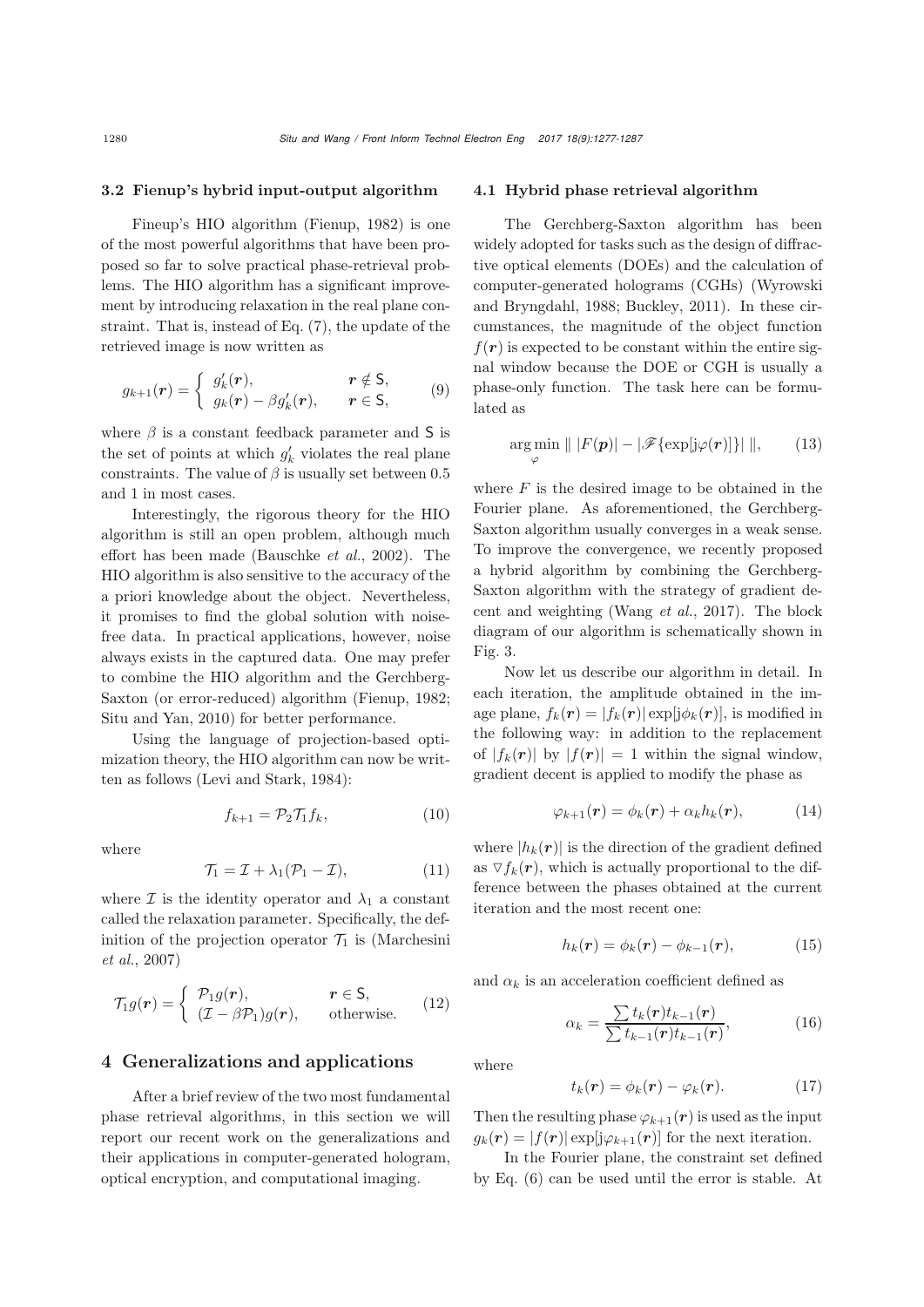

<span id="page-4-0"></span>Fig. 3 Block diagram of the proposed phase retrieval algorithm

that point, we introduce the weighting strategy to force further decrease in the error. For this, the constraint set should be redefined as

$$
C'_{2} = \{ g(r) \leftrightarrow G(p) :
$$
  
\n
$$
|G(p)| = |2\beta_{k}F(p)| - |F_{k}(p)|, \forall p \in a \},
$$
  
\n(18)

where a specifies the set of the image window, and the weighting factor  $\beta_k$  is

$$
\beta_k = \frac{\sum |F_k(\boldsymbol{p})|}{\sum |F(\boldsymbol{p})|}, \quad \forall \boldsymbol{p} \in a. \tag{19}
$$

More detailed discussion of the algorithm can be found in [Wang](#page-10-2) *et al.* [\(2017\)](#page-10-2).

We take the holographic display of a 2D image to demonstrate our algorithm. The simulation results are plotted in Fig. [4.](#page-4-1) Fig. [4a](#page-4-1) shows the target image, a Chinese dragon, and Figs. [4b](#page-4-1) and [4c](#page-4-1) are the reconstructed images using the Gerchberg-Saxton and our algorithms, respectively. Perceptually, we can clearly see that the results obtained by the hybrid algorithm are far better than the one reconstructed by the Gerchberg-Saxton algorithm. To quantify the difference, we calculate the root mean square error



<span id="page-4-1"></span>Fig. 4 Simulation results for the comparison between the proposed method and the Gerchberg-Saxton (GS) algorithm: (a) target image for holographic display; (b) reconstructed image from the computergenerated hologram (CGH) calculated using the GS; (c) reconstructed image from the CGH calculated using the proposed algorithm; (d) convergence behavior of the two algorithms

(RMSE) as follows:

RMSE = 
$$
\left[\frac{\sum [|F_k(\mathbf{p})| - |F(\mathbf{p})|]^2}{\sum |F(\mathbf{p})|^2}\right]^{1/2},
$$
 (20)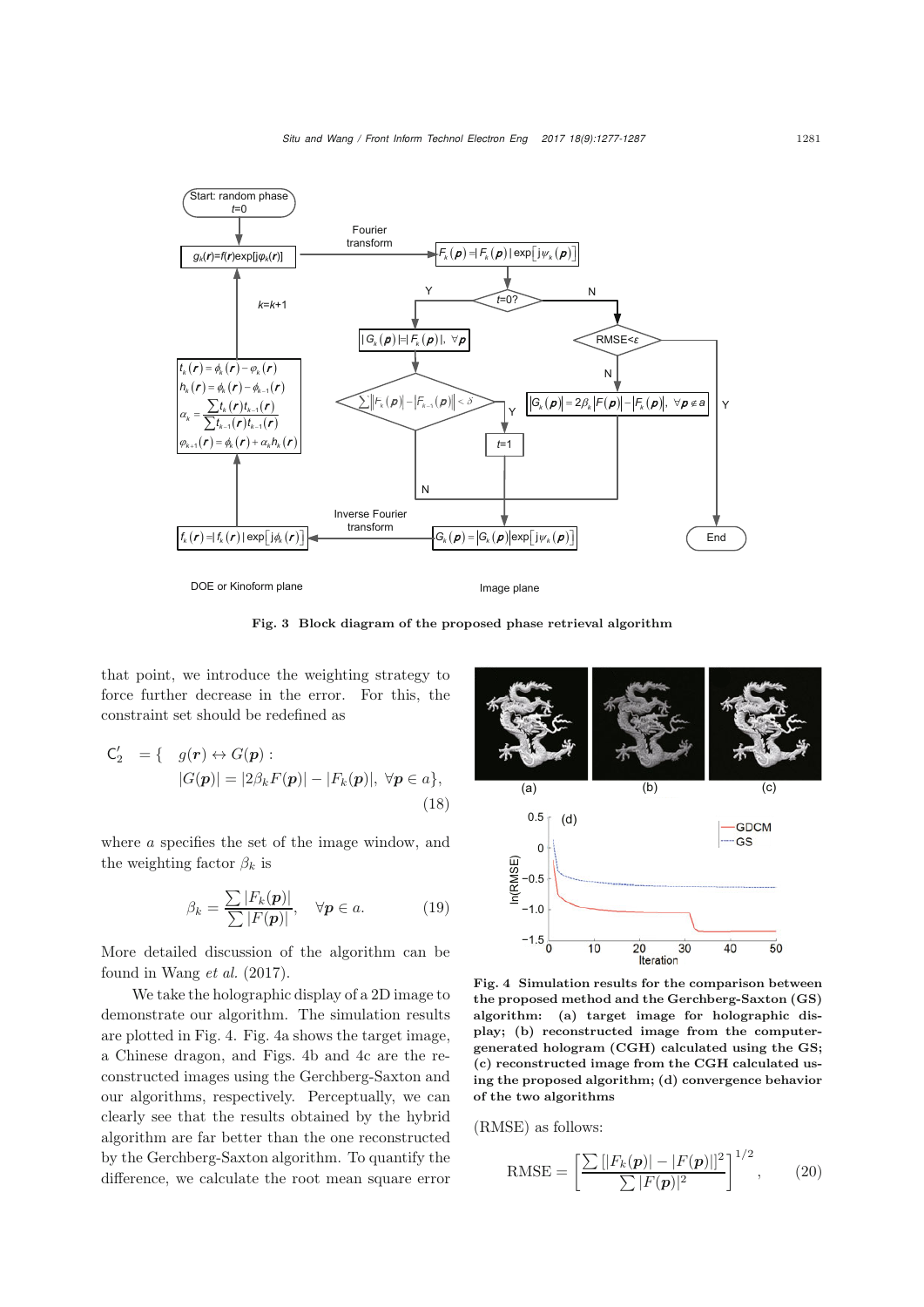and find that the RMSE values associated with Figs. [4b](#page-4-1) and [4c](#page-4-1) are 0.027 and 0.005, respectively. We plot the curves of the RMSE values as a function of the iteration number in Fig. [4d](#page-4-1). The convergence behavior of the Gerchberg-Saxton algorithm is shown with the dotted line. As expected, the RMSE value drops very quickly within the very first few iterations, and becomes steady after that. In comparison, the error function of the hybrid algorithm drops even more quickly at the beginning due to the gradient decent algorithm, but it is clear that a second sharp jump occurs when the weighting strategy is applied.

In the experiment, the calculated CGHs were loaded onto a reflective phase-only spatial light modulator (SLM, Holoeye, LETO), which has  $1920 \times 1080$ pixels, each of which is  $6.4 \mu m \times 6.4 \mu m$  in size, and has 8-bit phase depth in  $[0, 2\pi]$ . When the SLM is illuminated by a collimated He-Ne laser beam (wavelength 633 nm), the optically reconstructed images are shown in Fig. [5.](#page-5-0) The experimental results are consistent with the simulation, as the eyes and scales of the dragon are more clearly reconstructed using the CGH designed with our algorithm (Fig. [5b](#page-5-0)).



<span id="page-5-0"></span>Fig. 5 Experimental results: optical reconstructions of the Chinese dragon from the CGH calculated by using the GS (a) and our method (b)

#### <span id="page-5-2"></span>4.2 Cascaded phase retrieval algorithm

The phases in different planes in a normal optical system are usually related to one another. Thus, knowing the phase, together with the amplitude in one plane, it is possible to derive the phase distribution in another plane. However, in a special system such as those that one encounters in optical image encryption, the relationship of the phases between two arbitrary planes is broken due to the random phase modulation. Thus, the problem of retrieving the phases in multiple planes becomes highly important. In this case, cascaded phase retrieval algorithms should be used. The purpose of encryption is to encode a meaningful message (image) called plaintext into a random distribution called cyphertext. This has r[eceived](#page-9-14) [increasing](#page-9-14) [interest](#page-9-14) [since](#page-9-14) Refregier and Javidi [\(1995](#page-9-14)) proposed the technique of double random-phase encryption. [Wang](#page-10-3) *et al.* [\(1996](#page-10-3)) introduced phase retrieval algorithms to the field of optical encryption. Since then, people have used phase retrieval algorithms to encrypt images (Johnson and Brasher, 1996; Li *et al.*, 2000; Chang *et al.*, 2002; Situ and Zhang, 2004; Shi *et al.*, 2007; 2013; Chen *et al.*, 2010; 2013a; 2013b) and to analyze the security of optical encryption systems (Situ *et al.*, 2007; 2008; 2010; Nakano *et al.*, 2014).

[Inspired](#page-9-14) [by](#page-9-14) [the](#page-9-14) [original](#page-9-14) [idea](#page-9-14) [in](#page-9-14) Refregier and Javidi [\(1995](#page-9-14)), phase-retrieval-based optical encryption systems usually use the 4*f* [configuration](#page-9-15) [\(](#page-9-15)Johnson and Brasher, [1996](#page-9-15); [Wang](#page-10-3) *et al.*, [1996;](#page-10-3) Li *[et al.](#page-9-16)*, [2000](#page-9-16)) as shown in Fig. [6,](#page-5-1) or its generalization to a cascaded system operating in the Fresnel [\(Situ and Zhang](#page-9-17), [2004](#page-9-17); Shi *[et al.](#page-9-18)*, [2007](#page-9-18)) or even the linear canonical domain (Guo *et al.*, 2015a; 2015b). The general purpose is to design the phases of the two phaseonly masks  $(POM_1 \text{ and } POM_2)$  located at the input plane and Fourier plane respectively, in the 4*f* system, so that they produce a desired pattern at the output plane. Similar configurations were used in the impl[ementation](#page-10-4) [of](#page-10-4) [optical](#page-10-4) [interconnections](#page-10-4) [\(](#page-10-4)Zaleta *et al.*, [1995\)](#page-10-4) and image reconstruction in multiple planes [\(Gülses and Jenkins](#page-9-19), [2013](#page-9-19)).



<span id="page-5-1"></span>Fig. 6 Schematic drawing of a 4*f* system that uses the cascaded phase retrieval algorithm to retrieve the phases at the input and the Fourier planes and produce a desired output. This system can be generalized to a cascaded system operating in the Fresnel domain by removing the lenses [\(Situ and Zhang](#page-9-17), [2004\)](#page-9-17)

Now let us explain the algorithm in detail. Denoting the phase masks POM<sub>1</sub> and POM<sub>2</sub> as  $\varphi(\mathbf{r})$ and  $\psi(\mathbf{p})$  respectively, the phase-retrieval problem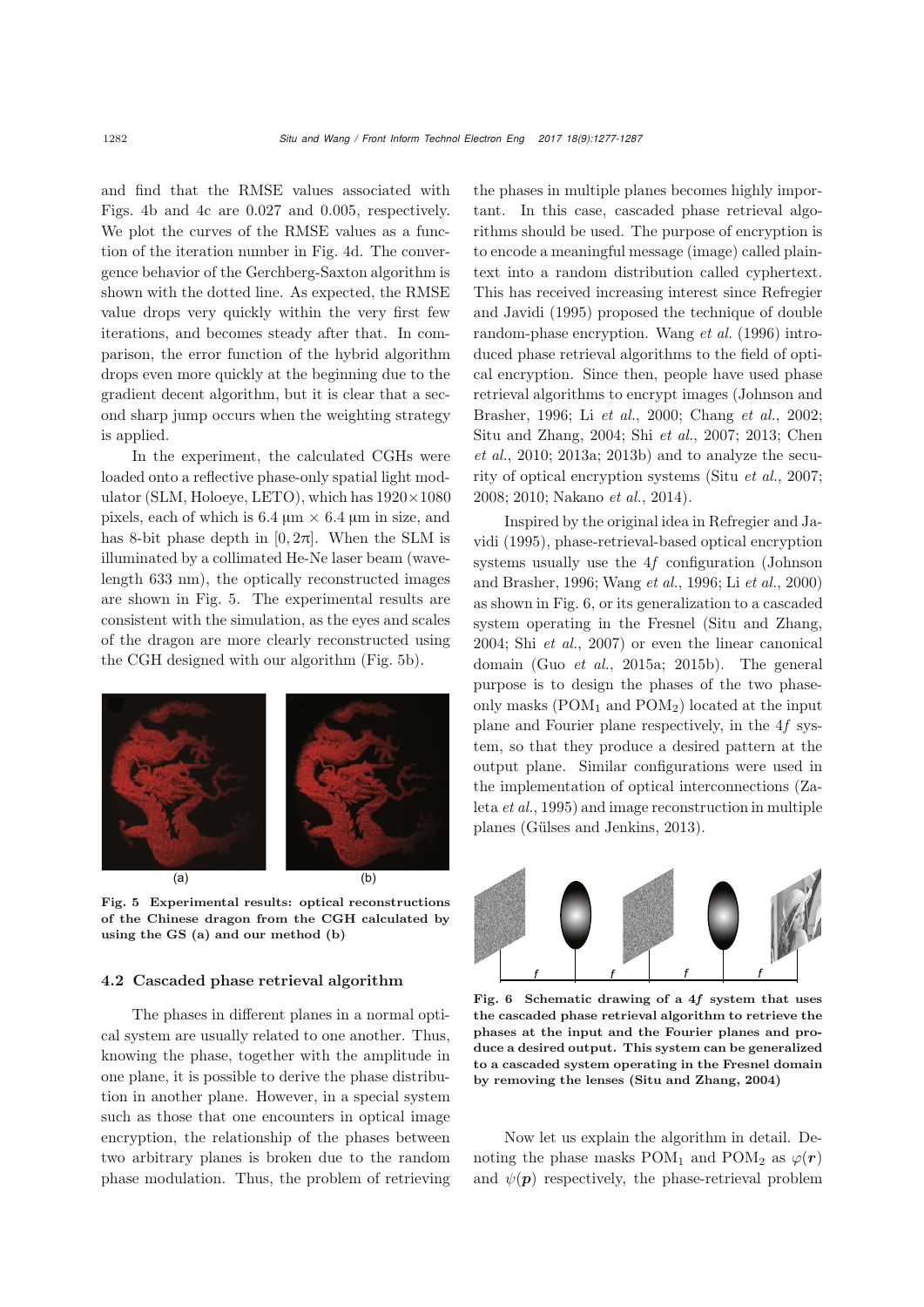can be formulated as

$$
\underset{\varphi,\psi}{\arg\min} \parallel g(\mathbf{r}) - \mid \mathscr{F}^{-1}\{\mathscr{F}\{\exp[j\varphi(\mathbf{r})]\}\exp[j\psi(\mathbf{p})]\}\parallel, \tag{21}
$$

where  $g(r)$  is the desired pattern at the output. To solve this problem, one can generalize the Gerchberg-Saxton algorithm. The constraint at the input plane is just the illumination pattern, which can be formulated as an identity operator  $\mathcal I$  if a plane wave is used. The constraint applied at the output is the magnitude of the desired image:

$$
|g_k(\mathbf{r})| = |g(\mathbf{r})|,\tag{22}
$$

where  $q_k(r)$  is the output image obtained at the kth iteration. One significant difference from the Gerchberg-Saxton algorithm is the manner in which the phases are updated. People have proposed many methods to do this [\(Johnson and Brasher, 1996;](#page-9-15) [Wang](#page-10-3) *et al.*, [1996](#page-10-3); Li *[et al.](#page-9-16)*, [2000](#page-9-16); [Chang](#page-8-8) *et al.*, [2002;](#page-8-8) [Situ and Zhang, 2004\)](#page-9-17). The one we used is as follows:

$$
\psi_{k+1}(\boldsymbol{p}) = \arg \left\{ \frac{\mathcal{F}\{|\mathbf{g}_k(\boldsymbol{r})| \exp[j\theta_k(\boldsymbol{r})]\}}{\mathcal{F}\{\exp[j\varphi_k(\boldsymbol{r})]\}} \right\} \qquad (23)
$$

and

$$
\varphi_{k+1}(\boldsymbol{r}) = \arg \bigg\{ \mathscr{F}^{-1} \bigg\{ \frac{\mathscr{F} \{ |g_k(\boldsymbol{r})| \exp[j\theta_k(\boldsymbol{r})] \} }{\exp[j\psi_{k+1}(\boldsymbol{p})]} \bigg\} \bigg\}, \tag{24}
$$

where  $\theta_k$  is the phase numerically obtained at the output plane at the kth iteration, and we find it very effective. Fig. [7](#page-6-0) shows the performance of our algorithm compared to the other similar algorithms proposed in [Wang](#page-10-3) *et al.* [\(1996\)](#page-10-3), Li *[et al.](#page-9-16)* [\(2000\)](#page-9-16), and [Chang](#page-8-8) *et al.* [\(2002](#page-8-8)). The results suggest that the cascaded algorithm has an advantage over the original Gerchberg-Saxton algorithm in terms of convergence. There is another distinguishing feature of the cascaded phase retrieval algorithm. That is, it is insensitive to the initial condition according to our observation. This may be because the double-phase configuration may have more freedom to form the desired pattern.

### 4.3 Use of diversity

As aforementioned, in an optical imaging system, the phases in different planes are usually related to one another. It is therefore reasonable that the phase of interest can be retrieved more faithfully if there are more data available about it. This is where phase diversity plays a role. It has been demonstrated that multiple measurements of intensity can be made at different planes along the propagati[on](#page-10-5) [direction](#page-10-5) [\(Allen and Oxley](#page-7-0)[,](#page-10-5) [2001](#page-7-0)[;](#page-10-5) Zhang *et al.*, [2003;](#page-10-5) [Anand](#page-7-1) *et al.*, [2011](#page-7-1)), by scanning the sample transversely through the beam while adjacent probe spots overlap significantly in the object plane [\(Faulkner and Rodenburg](#page-8-9)[,](#page-9-20) [2004](#page-8-9)[;](#page-9-20) Rodenburg and Faulkner, [2004](#page-9-20); [Marrison](#page-9-21) *et al.*, [2013\)](#page-9-21), by changing the wavelength of the illumination beam (Bao *et al.*, 2008; 2012), by modulating the phase of the aperture plane (Zhang *et al.*, 2007; 2016), or even by introducing different nonlinearity into the optical system (Lu *[et al.](#page-9-22)*, [2013\)](#page-9-22).



<span id="page-6-0"></span>Fig. 7 Comparison of convergent curves of four algorithms. Note that the curves are plotted in the natural logarithmic scale to separate these curves distinctly

One can also adopt phase diversity in the cascaded phase retrieval algorithm discussed in Section. [4.2.](#page-5-2) This is particularly useful in cryptanalysis of optical encryption techniques (Situ *et al.*, 2007; 2010). According to Kerckhoffs' principle, it is reasonable to assume that the analyzer knows several plaintext images input into an encryption system and the corresponding output cyphertext images, which are encrypted by the same set of the random phase keys  $\varphi(\mathbf{r})$  and  $\psi(\mathbf{p})$ . Knowing these plaintextcyphertext image pairs, it is easy to develop an algorithm to recover the phase keys. Ptychography-like techniques can be used in optical security as well. For example, one can use a probe beam to scan across the plaintext image in a Fresnel-based optical encryption system [\(Chen](#page-8-10) *et al.*, [2013b\)](#page-8-10), and record the output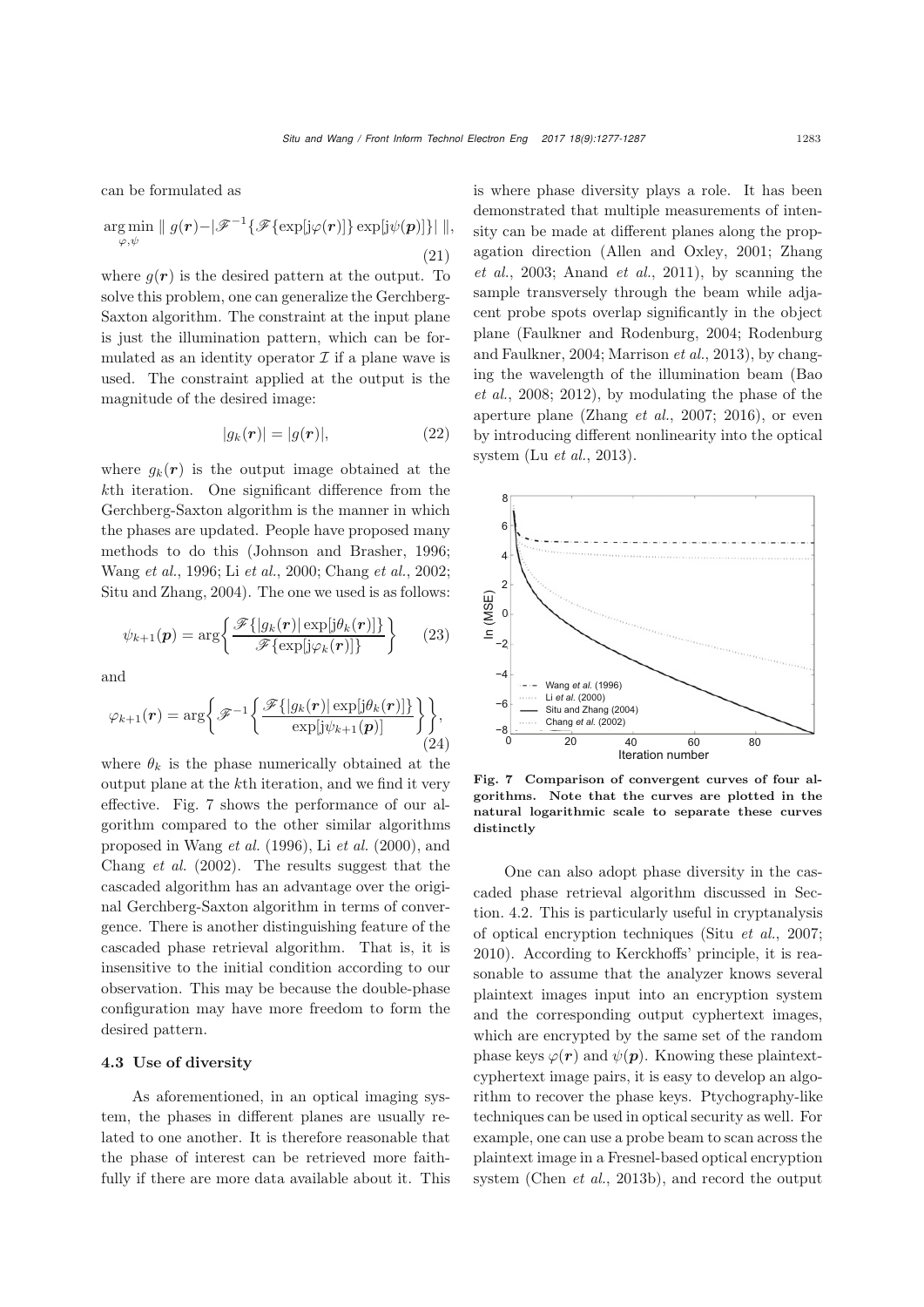intensity patterns corresponding to every position of the probe beam. A ptychography-like algorithm can be used to recover the plaintext image from the recorded cyphertext intensity patterns. One can refer to the recent review (Guo *[et al.](#page-9-23)*, [2017\)](#page-9-23) for more information about the phase retrieval problems in optical encryption.

Here, we focus mainly on the phase diversity problem in optical imaging. Recently, [Zheng](#page-10-6) *et al.* [\(2013](#page-10-6)) modified [the](#page-8-9) [original](#page-8-9) [ptychography](#page-8-9) [\(](#page-8-9)Faulkner and Rodenburg, [2004;](#page-8-9) [Marrison](#page-9-21) *et al.*, [2013](#page-9-21)) by changing the angle at which the beam illuminates the specimen instead of changing the transverse position of the probe beam in the classical ptychography, allowing scanning of the Fourier spectrum of the specimen. In this way, they obtained wide-field, highresolution Fourier ptychographic microscopy (FPM). The FPM technique requires collecting a series of images of a microscopic specimen of interest. Each image is acquired under a different angle of illumination from a coherent light source. The Fourier spectra of the acquired image set are then stitched, using a generalized Gerchberg-Saxton algorithm into a final high-resolution image. However, the data acquisition process in FPM is time-consuming due to the scan of the illumination angle. Taking advantage of redundancy in the spatial spectrum of natural images (specimens), we proposed a content-adaptive illumination scheme to improve the acquisition strategy [\(Bian](#page-8-11) *et al.*, [2014\)](#page-8-11).

In contrast to the FPM, the sampling strategy of the adaptive Fourier ptychography (AFP) we proposed is to adaptively update the spectrum subregions in a circle-wise manner, from low-frequency regions to high-frequency regions. In each circle, the algorithm updates only the areas with significant contributions. Thus, much less sampling is required. The framework of AFP is schematically shown in Fig. [8.](#page-7-2) The detailed description of the algorithm can be found in [Bian](#page-8-11) *et al.* [\(2014](#page-8-11)).

The performance of the AFP is demonstrated in Fig. [9.](#page-8-12) In the microscopic setup shown in Fig. [9a](#page-8-12), we used an Olympus  $B \times 43$  microscope with a 2 $\times$  $(NA = 0.08)$  objective to collect the light. Both the USAF (United States Air Force) resolution chart and a mouse brain slice (fiber tissue) were used to test the AFP. Specifically, the experimental results show that, with 85 low-resolution images, the AFP can resolve the feature of group 9, element 3 on the USAF

chart. In comparison, the FPM needs to take 225 measurements to achieve the same resolution. This verifies the efficiency of the proposed AFP method in data acquisition.



<span id="page-7-2"></span>Fig. 8 Flowchart of the proposed adaptive Fourier ptychography framework. After initialization, as the left part shows, final results can be exported by adaptively and iteratively updating the high-frequency spectrum (as the hollow blue arrows show), using a small number of images captured in the first iteration (as the solid red arrows show), under different incident illuminations, which correspond to the red labelled spectrum bands shown in the central part (Bian *[et al.](#page-8-11)*, [2014\)](#page-8-11). References to color refer to the online version of this figure

## 5 Conclusions

In conclusion, we revisited the basic principle of the Gerchberg-Saxton algorithm and Fienup's HIO algorithm, and reviewed our recent work on the generalizations of the iterative phase-retrieval algorithm: (1) combining it with other optimization techniques such as gradient decent, (2) modifying it for the retrieval of multiple phases in a cascaded system, and (3) using diversity. These generalized algorithms have found interesting applications in the calculation of computer-generated holograms for holographic display, optical image encryption, and quantitative phase microscopic imaging, among others.

#### References

- <span id="page-7-0"></span>Allen, L.J., Oxley, M.P., 2001. Phase retrieval from series of images obtained by defocus variation. *Opt. Commun.*, 199(1-4):65-75.
	- https://doi.org/10.1016/s0030-4018(01)01556-5
- <span id="page-7-1"></span>Anand, A., Chhaniwal, V.K., Javidi, B., 2011. Quantitative cell imaging using single beam phase retrieval method. *J. Biomed. Opt.*, 16(6):060503. https://doi.org/10.1117/1.3589090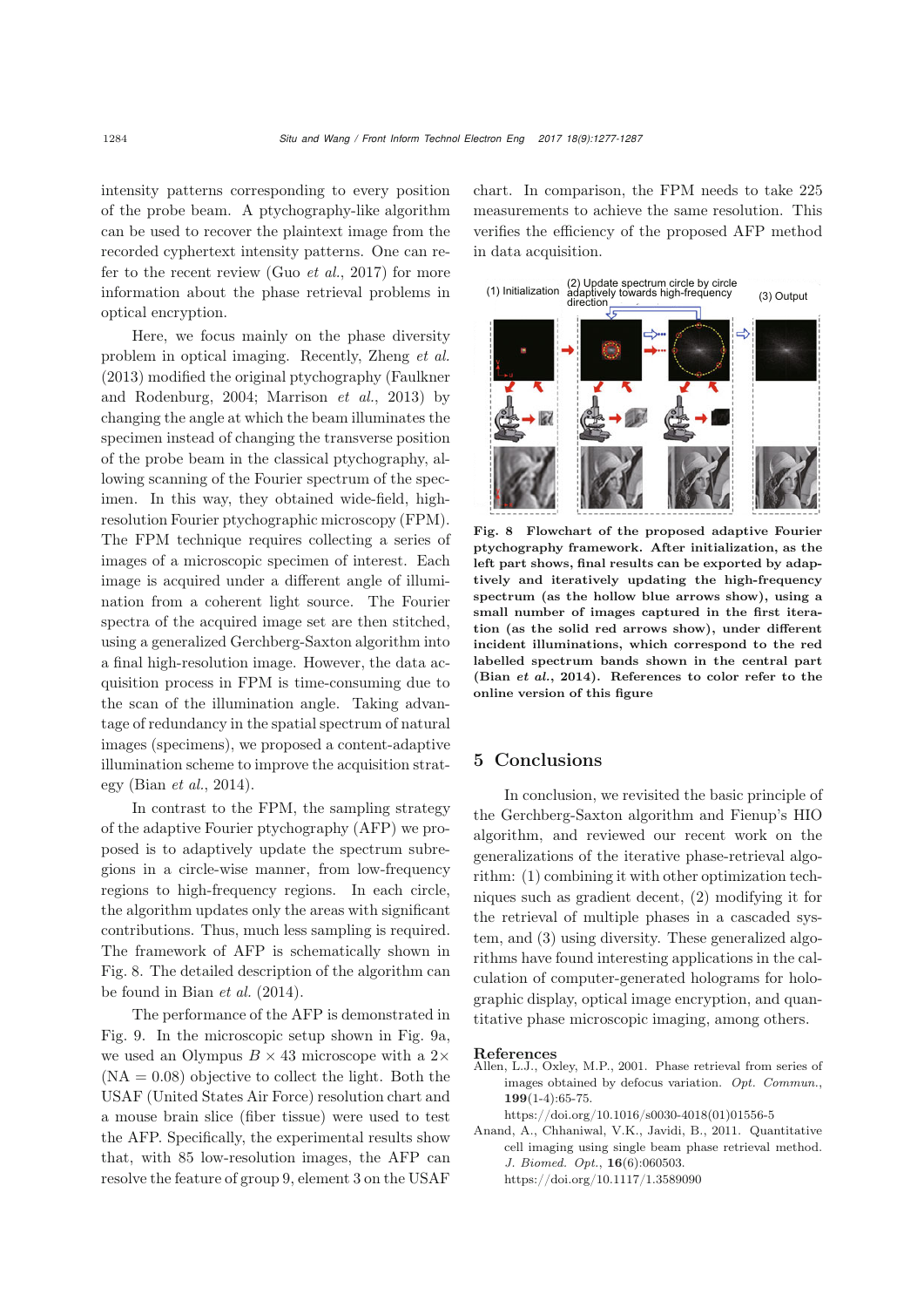

<span id="page-8-12"></span>Fig. 9 Prototype setup and real reconstruction results: (a) prototype microscopy system; (b) two examples of low-resolution images captured under normal illumination, including the USAF chart and a mouse brain slice; (c) magnitude results by FP and AFP (left column: 225 low-resolution images are used by FP; right column: the normalized threshold is set to be  $1.5 \times 10^{-3}$  in AFP, according to which 85 lowresolution images are used for the USAF chart, and 72 are used for the brain slice); (d) phase recovery results by FP and AFP [\(Bian](#page-8-11) *et al.*, [2014](#page-8-11))

- Bao, P., Zhang, F., Pedrini, G., *et al.*, 2008. Phase retrieval using multiple illumination wavelengths. *Opt. Lett.*, 33(4):309-311. https://doi.org/10.1364/ol.33.000309
- Bao, P., Situ, G., Pedrini, G., *et al.*, 2012. Lensless phase microscopy using phase retrieval with multiple illumination wavelengths. *Appl. Opt.*, 51(22):5486-5494. https://doi.org/10.1364/ao.51.005486
- <span id="page-8-4"></span>Bates, R.H.T., 1984. Uniqueness of solutions to twodimensional Fourier phase problems of localized and positive images. *Comput. Vis. Graph. Image Process.*,  $25(2):205-217.$

https://doi.org/10.1016/0734-189x(84)90103-8

- <span id="page-8-5"></span>Bauschke, H.H., Combettes, P.L., Luke, D.R., 2002. Phase retrieval, error reduction algorithm, and Fienup variants: a view from convex optimization. *J. Opt. Soc. Am. A*, 19(7):1334-1345. https://doi.org/10.1364/josaa.19.001334
- <span id="page-8-11"></span>Bian, L., Suo, J., Situ, G., *et al.*, 2014. Content adaptive illumination for Fourier ptychography. *Opt. Lett.*, 39(23):6648-6651. https://doi.org/10.1364/ol.39.006648
- <span id="page-8-3"></span>Bruck, Y.M., Sodin, L.G., 1979. On the ambiguity of the image reconstruction problem. *Opt. Commun.*, 30(3):304- 308. https://doi.org/10.1016/0030-4018(79)90358-4
- <span id="page-8-7"></span>Buckley, E., 2011. Holographic laser projection. *J. Disp. Tech.*, 7(3):135-140. https://doi.org/10.1109/JDT.2010.2048302

<span id="page-8-8"></span>Chang, H.T., Lu, W.C., Kuo, C.J., 2002. Multiple-phase retrieval for optical security systems by use of randomphase encoding. *Appl. Opt.*, 41(23):4825-4834. https://doi.org/10.1364/ao.41.004825

- Chen, W., Chen, X., Sheppard, C.J.R., 2010. Optical image encryption based on diffractive imaging. *Opt. Lett.*, 35(22):3817-3819. https://doi.org/10.1364/ol.35.003817
- Chen, W., Chen, X., Anand, A., *et al.*, 2013a. Optical encryption using multiple intensity samplings in the axial domain. *J. Opt. Soc. Am. A*, 30(5):806-812. https://doi.org/10.1364/josaa.30.000806
- <span id="page-8-10"></span>Chen, W., Situ, G., Chen, X., 2013b. High-flexibility optical encryption via aperture movement. *Opt. Expr.*, 21(21):24680-24691.

https://doi.org/10.1364/oe.21.024680

- <span id="page-8-9"></span>Faulkner, H.M.L., Rodenburg, J.M., 2004. Movable aperture lensless transmission microscopy: a novel phase retrieval algorithm. *Phys. Rev. Lett.*, 93(2):023903. https://doi.org/10.1103/physrevlett.93.023903
- <span id="page-8-1"></span>Fienup, J.R., 1980. Iterative method applied to image reconstruction and to computer-generated holograms. *Opt. Eng.*, 19(3):297-305.

https://doi.org/10.1117/12.7972513

<span id="page-8-2"></span>Fienup, J.R., 1982. Phase retrieval algorithms: a comparison. *Appl. Opt.*, 21(15):2758-2769. https://doi.org/10.1364/ao.21.002758

<span id="page-8-6"></span>Fienup, J.R., Wackerman, C.C., 1986. Phase-retrieval stag-

nation problems and solutions. *J. Opt. Soc. Am. A*, 3(11):1897-1907.

https://doi.org/10.1364/josaa.3.001897

<span id="page-8-0"></span>Gerchberg, R.W., Saxton, W.O., 1972. A practical algorithm for the determination of phase from image and diffraction plane pictures. *Optik*, 35(2):237-246.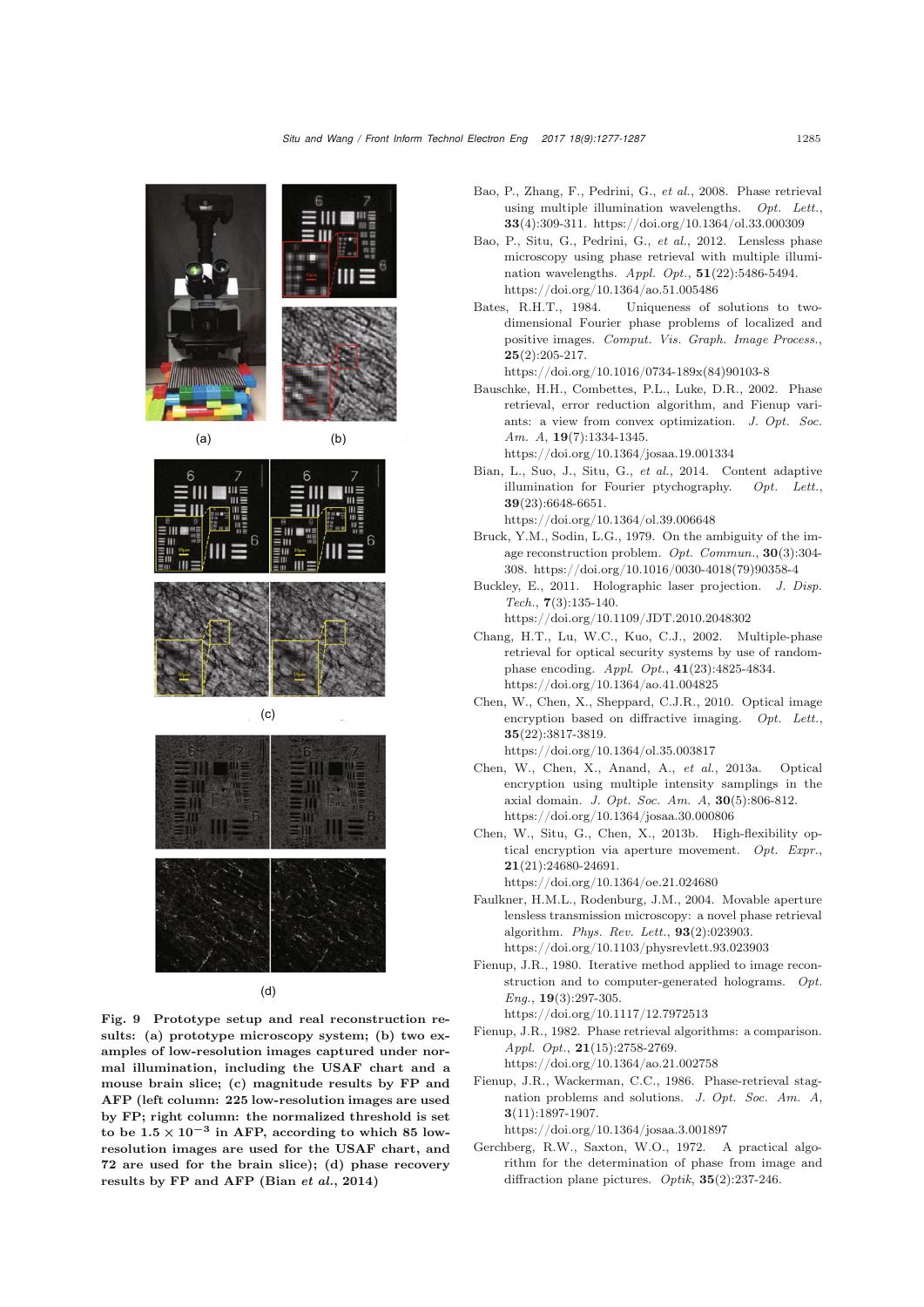- <span id="page-9-12"></span>Guizar-Sicairos, M., Fienup, J.R., 2012. Understanding the twin-image problem in phase retrieval. *J. Opt. Soc. Am. A*, 29(11):2367-2375. https://doi.org/10.1364/josaa.29.002367
- Guo, C., Liu, S., Sheridan, J.T., 2015a. Iterative phase retrieval algorithms. Part I: optimization. *Appl. Opt.*, 54(15):4698-4708. https://doi.org/10.1364/ao.54.004698
- Guo, C., Liu, S., Sheridan, J.T., 2015b. Iterative phase retrieval algorithms. Part II: attacking optical encryption systems. *Appl. Opt.*, 54(15):4709-4718. https://doi.org/10.1364/ao.54.004709
- <span id="page-9-23"></span>Guo, C., Wei, C., Tan, J., *et al.*, 2017. A review of iterative phase retrieval for measurement and encryption. *Opt. Laser. Eng.*, 89:2-12.

https://doi.org/10.1016/j.optlaseng.2016.03.021

- <span id="page-9-19"></span>Gülses, A.A., Jenkins, B.K., 2013. Cascaded diffractive optical elements for improved multiplane image reconstruction. *Appl. Opt.*, 52(15):3608-3616. https://doi.org/10.1364/ao.52.003608
- <span id="page-9-8"></span>Hayes, M., 1982. The reconstruction of a multidimensional sequence from the phase or magnitude of its Fourier transform. *IEEE Trans. Acoust. Speech Signal Process.*, 30(2):140-154. https://doi.org/10.1109/tassp.1982.1163863
- <span id="page-9-7"></span>Healy, J.J., Kutay, M.A., Ozaktas, H.M., *et al.*, 2016. Linear Canonical Transforms: Theory and Applications. Springer New York.

https://doi.org/10.1007/978-1-4939-3028-9

- <span id="page-9-9"></span>Izraelevitz, D., Lim, J., 1987. A new direct algorithm for image reconstruction from Fourier transform magnitude. *IEEE Trans. Acoust. Speech Signal Process.*, 35(4):511- 519. https://doi.org/10.1109/tassp.1987.1165149
- <span id="page-9-15"></span>Johnson, E.G., Brasher, J.D., 1996. Phase encryption of biometrics in diffractive optical elements. *Opt. Lett.*, 21(16):1271-1273.

https://doi.org/10.1364/ol.21.001271

- <span id="page-9-1"></span>Kreis, T., 2005. Handbook of Holographic Interferometry: Optical and Digital Methods. Wiley-VCH Verlag GmbH & Co. KGaA, Weinheim, Germany. https://doi.org/10.1002/3527604154
- <span id="page-9-10"></span>Levi, A., Stark, H., 1984. Image restoration by the method of generalized projections with application to restoration from magnitude. *J. Opt. Soc. Am. A*, 1(9):932-943. https://doi.org/10.1364/josaa.1.000932
- <span id="page-9-16"></span>Li, Y., Kreske, K., Rosen, J., 2000. Security and encryption optical systems based on a correlator with significant output images. *Appl. Opt.*, 39(29):5295-5301. https://doi.org/10.1364/ao.39.005295
- <span id="page-9-22"></span>Lu, C.H., Barsi, C., Williams, M.O., *et al.*, 2013. Phase retrieval using nonlinear diversity. *Appl. Opt.*, 52(10): D92-D96.

https://doi.org/10.1364/ao.52.000d92

- <span id="page-9-2"></span>Malacara, D., Servín, M., Malacara, Z., 2005. Interferogram Analysis for Optical Testing (2nd Ed.). CRC Press. https://doi.org/10.1201/9781420027273
- <span id="page-9-11"></span>Marchesini, S., Gehrz, R.D., Roellig, T.L., *et al.*, 2007. A unified evaluation of iterative projection algorithms for phase retrieval. *Rev. Sci. Instrum.*, 78(1):11301.1- 11301.10.
- <span id="page-9-21"></span>Marrison, J., Räty, L., Marriott, P., *et al.*, 2013. Ptychography—a label free, high-contrast imaging technique for live cells using quantitative phase information. *Sci. Rep.*, 3(32):2369. https://doi.org/10.1038/srep02369
- <span id="page-9-4"></span>Millane, R.P., 1990. Phase retrieval in crystallography and optics. *J. Opt. Soc. Am. A*, 7(3):394-411. https://doi.org/10.1364/josaa.7.000394
- Nakano, K., Takeda, M., Suzuki, H., *et al.*, 2014. Security analysis of phase-only DRPE based on known-plaintext attack using multiple known plaintext-ciphertext pairs. *Appl. Opt.*, 53(28):6435-6443. https://doi.org/10.1364/ao.53.006435
- <span id="page-9-3"></span>Nolte, D.D., 2012. Optical Interferometry for Biology and Medicine. Springer New York, USA. https://doi.org/10.1007/978-1-4614-0890-1
- <span id="page-9-0"></span>Oppenheim, A.V., Lim, J.S., 1981. The importance of phase in signals. *Proc. IEEE*, 69(5):529-541. https://doi.org/10.1109/proc.1981.12022
- <span id="page-9-14"></span>Refregier, P., Javidi, B., 1995. Optical image encryption based on input plane and Fourier plane random encoding. *Opt. Lett.*, 20(7):767-769. https://doi.org/10.1364/ol.20.000767
- <span id="page-9-20"></span>Rodenburg, J.M., Faulkner, H.M.L., 2004. A phase retrieval algorithm for shifting illumination. *Appl. Phys. Lett.*, 85(20):4795-4797. https://doi.org/10.1063/1.1823034
- <span id="page-9-5"></span>Shechtman, Y., Eldar, Y.C., Cohen, O., *et al.*, 2015. Phase retrieval with application to optical imaging: a contemporary overview. *IEEE Signal Process. Mag.*, 32(3): 87-109. https://doi.org/10.1109/msp.2014.2352673
- <span id="page-9-18"></span>Shi, Y., Situ, G., Zhang, J., 2007. Multiple-image hiding in the Fresnel domain. *Opt. Lett.*, 32(13):1914-1916. https://doi.org/10.1364/ol.32.001914
- Shi, Y., Li, T., Wang, Y., *et al.*, 2013. Optical image encryption via ptychography. *Opt. Lett.*, 38(9):1425- 1427. https://doi.org/10.1364/ol.38.001425
- <span id="page-9-13"></span>Situ, G., Yan, L.T., 2010. Determination of polymer morphology from the intensity measurement in the reciprocal space. *Eur. Poly. J.*, 46(9):1891-1895. https://doi.org/10.1016/j.eurpolymj.2010.06.011
- <span id="page-9-17"></span>Situ, G., Zhang, J., 2004. A lensless optical security system based on computer-generated phase only masks. *Opt. Commun.*, 232(1-6):115-122. https://doi.org/10.1016/j.optcom.2004.01.002
- Situ, G., Gopinathan, U., Monaghan, D.S., *et al.*, 2007. Cryptanalysis of optical security systems with significant output images. *Appl. Opt.*, 46(22):5257-5262. https://doi.org/10.1364/ao.46.005257
- Situ, G., Monaghan, D.S., Naughton, T.J., *et al.*, 2008. Collision in double random phase encoding. *Opt. Commun.*, 281(20):5122-5125. https://doi.org/10.1016/j.optcom.2008.07.011
- Situ, G., Pedrini, G., Osten, W., 2010. Strategy for cryptanalysis of optical encryption in the Fresnel domain. *Appl. Opt.*, 49(3):457-462. https://doi.org/10.1364/ao.49.000457
- <span id="page-9-6"></span>Situ, G., Suo, J., Dai, Q., 2015. Generalized iterative phase retrieval algorithms and their applications. Proc. IEEE 13th Int. Conf. on Industrial Informatics, p.713-720. https://doi.org/10.1109/indin.2015.7281824